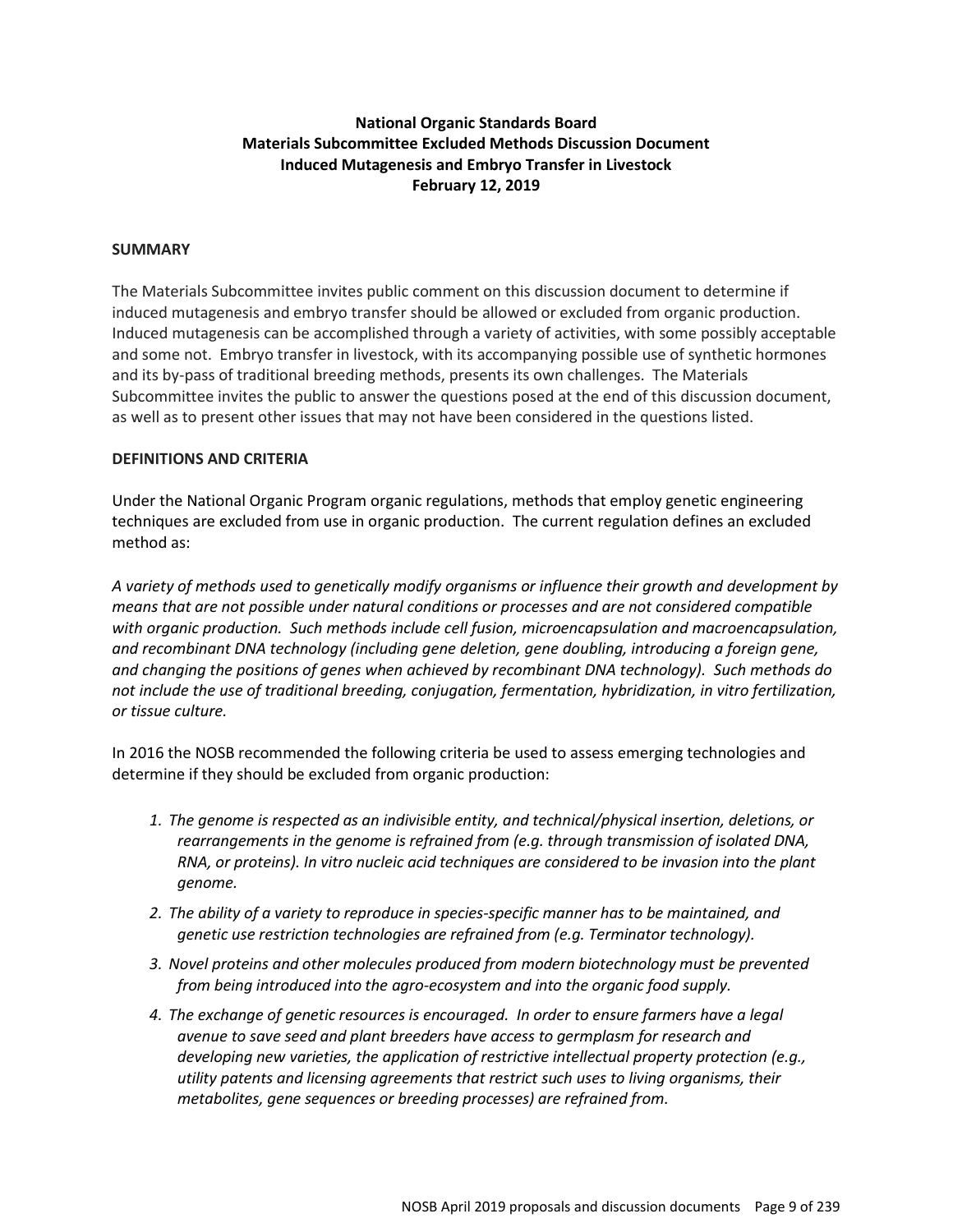The NOSB recommended the following methods be excluded from use in organic production:

- *Sequence-specific nucleases (SSNs)*
- *Meganucleases Zinc finger nuclease (ZFN)*
- *Mutagenesis via Oligonucleotides*
- *CRISPR-Cas system (Clustered regularly interspaced short palindromic repeats) and associated protein genes*
- *TALENs (Transcription activator-like effector nucleases)*
- *Oligonucleotide directed mutagenesis (ODM) Rapid Trait Development System*
- *RNA-dependent DNA methylation (RdDM)*
- *Silencing via RNAi pathway RNAi pesticides*
- *Reverse breeding*
- *Genome elimination*
- *FasTrack*
- *Fast flowering*
- *Creating new DNA sequences*
- *Synthetic chromosomes*
- *Engineered biological functions and systems*
- *Somatic nuclear transfer*
- *Plastid transformation*
- *Cisgenesis*
- *Intragenesis*
- *Agro-infiltration*

# **BACKGROUND**

As the NOSB continues to work through the list of methods "to be determined" as excluded or not for organic production, the determinations become more difficult to categorize. The Materials Subcommittee seeks public comment to aid in understanding the technologies and how they might be determined using our current criteria describing genetic engineering methods.

### Induced or Directed Mutagenesis

Mutations that suddenly occur in nature under natural conditions are known as spontaneous mutations. These are typically rare events. Spontaneous mutations result from a biological process, or from mutagenic agents present in the environment (i.e. cosmic rays, heat, starvation) that change the structure of DNA. That mutation can be an atypical recombination, an atypical segregation, a removal of an amino group from an amino acid, or serious damage to the DNA caused by the breaking of covalent bonds that release nucleic acid components guanine or adenine from DNA.

Induced mutations are the result of human interference and can be accomplished through physical agents, such as ultraviolet light, x-rays, heat, irradiation and/or chemical agents (i.e. mustard gas, ethylene amine, and others). Induced mutations can be both random and targeted through a variety of genetic engineering techniques. Epigenetics, where gene expression can be altered rather than an alteration of the genetic code itself, can be the result of induced mutagenesis. The various induced mutagenesis techniques that turn on or off genes or combinations of genes for a desired effect needs to be reviewed. Transposon, or jumping genes in which genes move from one location to another and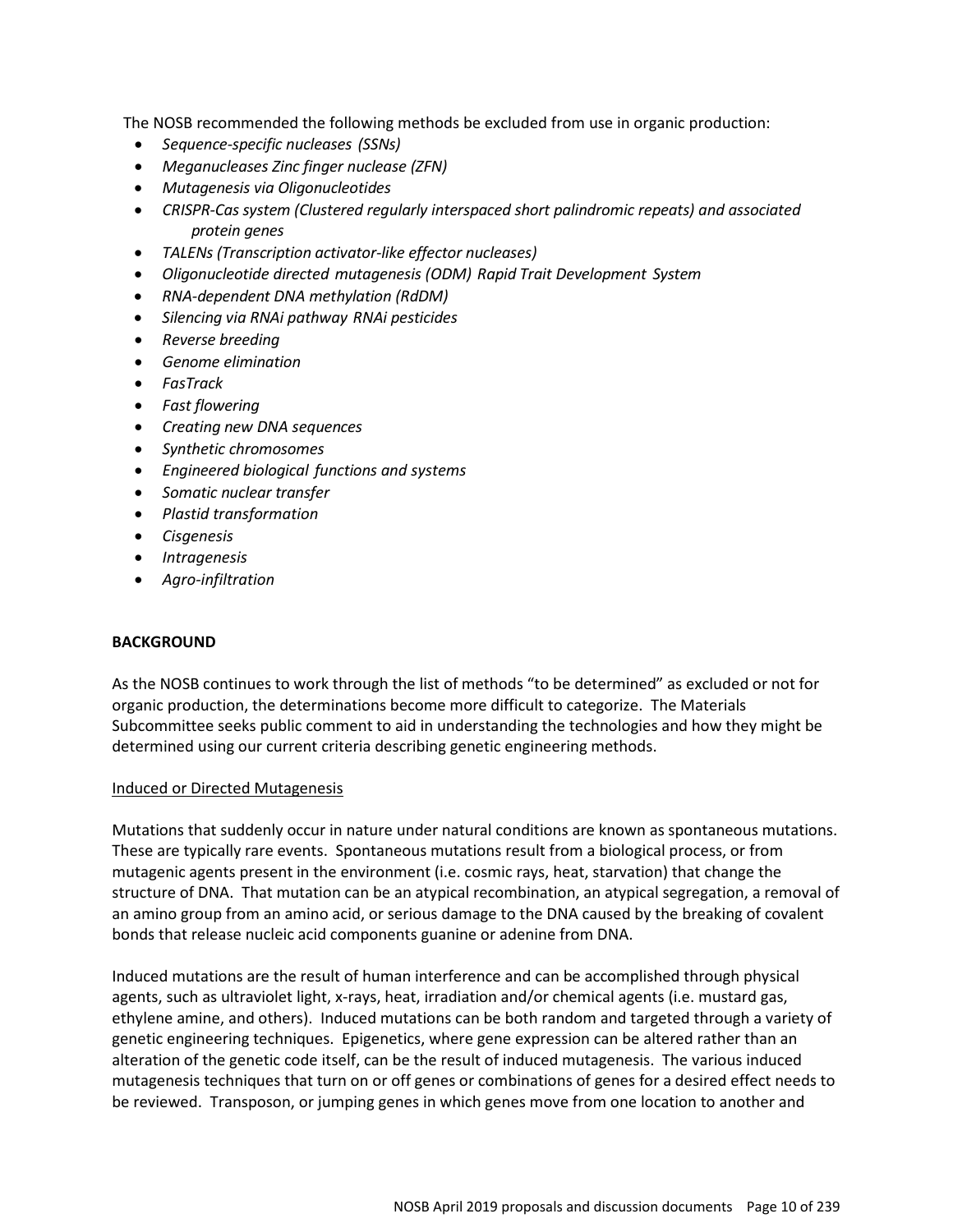cause change to both the new location and the old location, can also be caused by induced mutagenesis. The changes found in spontaneous mutagenesis listed above can also be produced through induced mutagenesis.

Determining whether induced mutagenesis should be considered a genetically engineered plant (genetic engineering is referred to under the NOP regulations as an excluded method), was decided by the Court of Justice of the European Union on 25, July 2018. In short, the ruling determined that induced mutagenesis techniques, which make it possible to alter the genome of a living species without the insertion of foreign DNA, are to be considered genetically modified organisms. The decision did allow individual states within the EU to determine if older methods of mutagenesis, those that have been used conventionally, have a long safety record, and that did not include "in vitro" engineering techniques, might not be considered to be genetic engineering. According to Codex, all gene editing that is based upon invasive nucleic activity is considered genetic engineering or the product of modern biotechnology.

# Embryo Transfer in Livestock

Embryo transfer in livestock is the process of removing one or more embryos from the reproductive tract of a donor female and transferring them to one or more recipient females. In order to accomplish this transfer, one or more of the following may occur:

- The embryo may have been produced in a laboratory using in vitro fertilization techniques.
- The embryo may have been produced in a laboratory using somatic cell cloning techniques.
- The donor female may have been treated with GnRH (Gonadotrophin-Releasing Hormone) that results in superovulation, producing numerous donor eggs instead of one or two, and those embryos were harvested from that female.
- The receiving female may have been treated with prostaglandin (brand name: Lutalyse) to synchronize estrus (heat) to improve the implantation success of the donated embryo.
- Collection and insemination of embryos is done through use of stylets or pipettes.
- Evaluation and short-term storage of embryos.
- Micro-manipulation and genetic testing of embryos.
- Freezing of embryos.

Embryo transfer in bovines was developed commercially in the 1970s and 1980s but has been performed experimentally since 1890 on many types of livestock. This technique is performed for a variety of reasons, including:

- a. An animal has a biological or physical impediment to natural fertilization, such as scarring on the ovaries, which prevents the eggs from being released and fertilized.
- b. The livestock producer seeks to improve their herd by focusing on the eggs and sperm of individuals that have desired characteristics.

Currently, some NOP accredited certifiers are allowing embryo transfer into organic cattle if the receiving animal was not treated with prostaglandin. The donor animal most likely had been treated with GnRH. There is some research detailing the short- and long-term effects of the use of both prostaglandin and GnRH in beef and dairy cows and their off-spring. Use of embryo transfer might be a way to accelerate the inclusion of desired traits into a herd, such as cows that produce A2A2 proteins in their milk or polled livestock (livestock that typically have horns, are born without horns), which lessens the need for the invasive procedure of dehorning on young animals.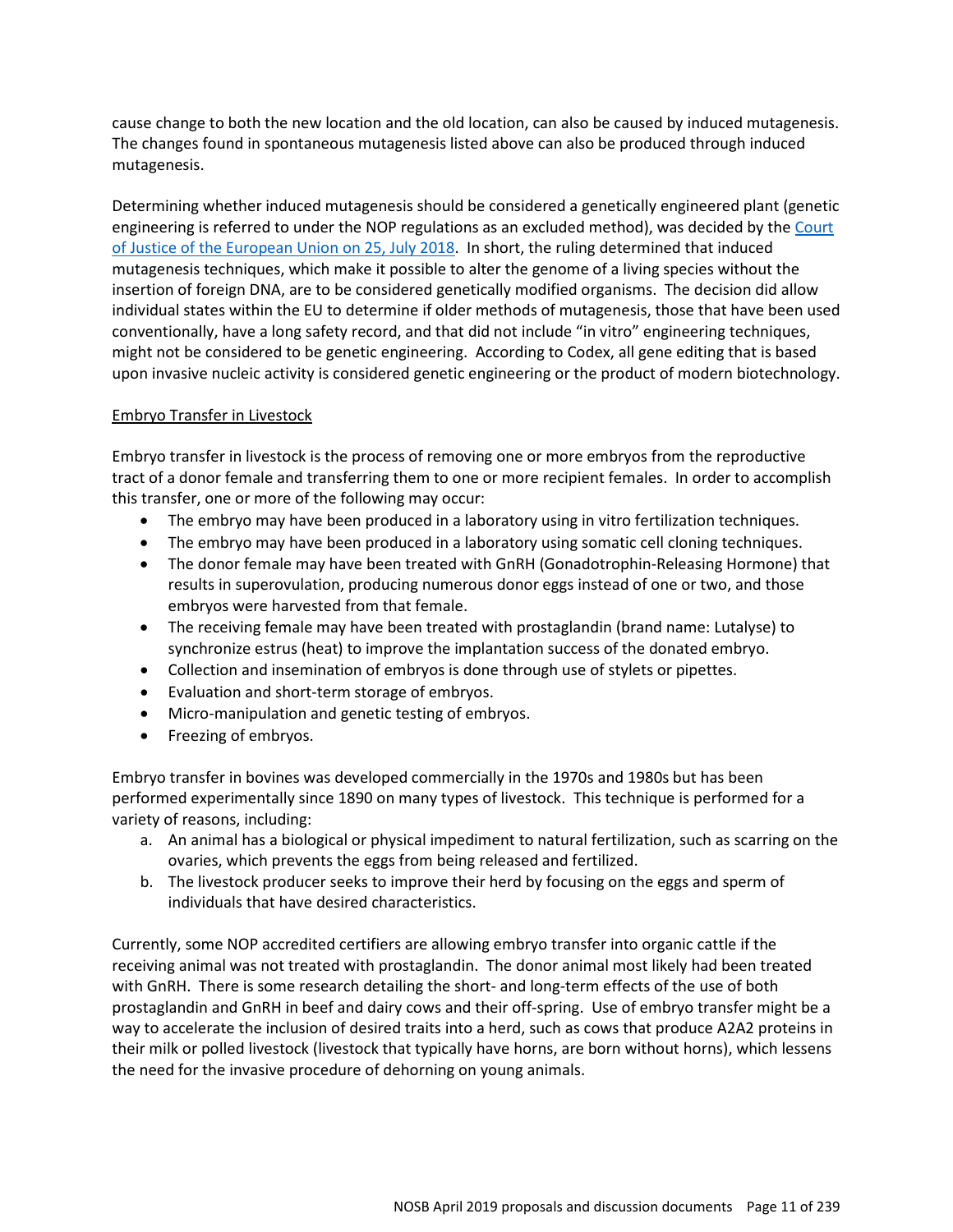# **DISCUSSION QUESTIONS**

#### Induced or Directed Mutagenesis

1. Using the NOSB recommendation on the criteria to determine a technology as genetic engineering (listed above), please provide information on which technologies that result in induced mutagenesis could be considered an excluded method under organic production and why?

These would include induced mutagenesis caused by irradiation, x-rays, heat, UV light, and a variety of chemicals.

- 2. Using the NOSB recommendation on the criteria to determine a technology as genetic engineering, please provide information on which technologies that result in induced mutagenesis could be considered not an excluded method under organic production and why? These would include induced mutagenesis caused by irradiation, x-rays, heat UV light, and a variety of chemicals.
- 3. Should the random or targeted aspects of induced mutagenesis be considered when determining if a technology should be excluded.?
- 4. How do epigenetic implications affect the determination of whether the method is to be excluded? Are there some types of epigenetic methods that could be allowed or not allowed?
- 5. Would there be any effects on currently accepted varieties, cultivars, or breeds if induced mutagenesis was determined to be excluded? Be specific.
- 6. Are there types of induced mutagenesis that are highly beneficial to organic production or highly problematic?

### Embryo Transfer in Livestock

- 1. Should the use of hormones to stimulate egg production be allowed in donor animals?
- 2. Should the use of hormones to synchronize estrus in animals who will receive the embryo be allowed?
- 3. Are there concerns for the health of the adult animal or their offspring after the use or repeated use of these hormones?
- 4. Could the approval of this technology have any unintended consequences, such as the narrowing of the gene pool, due to widespread use of embryos from a narrow pool of egg and sperm donors in organic production?
- 5. Is embryo transfer a necessary method for organic livestock production?